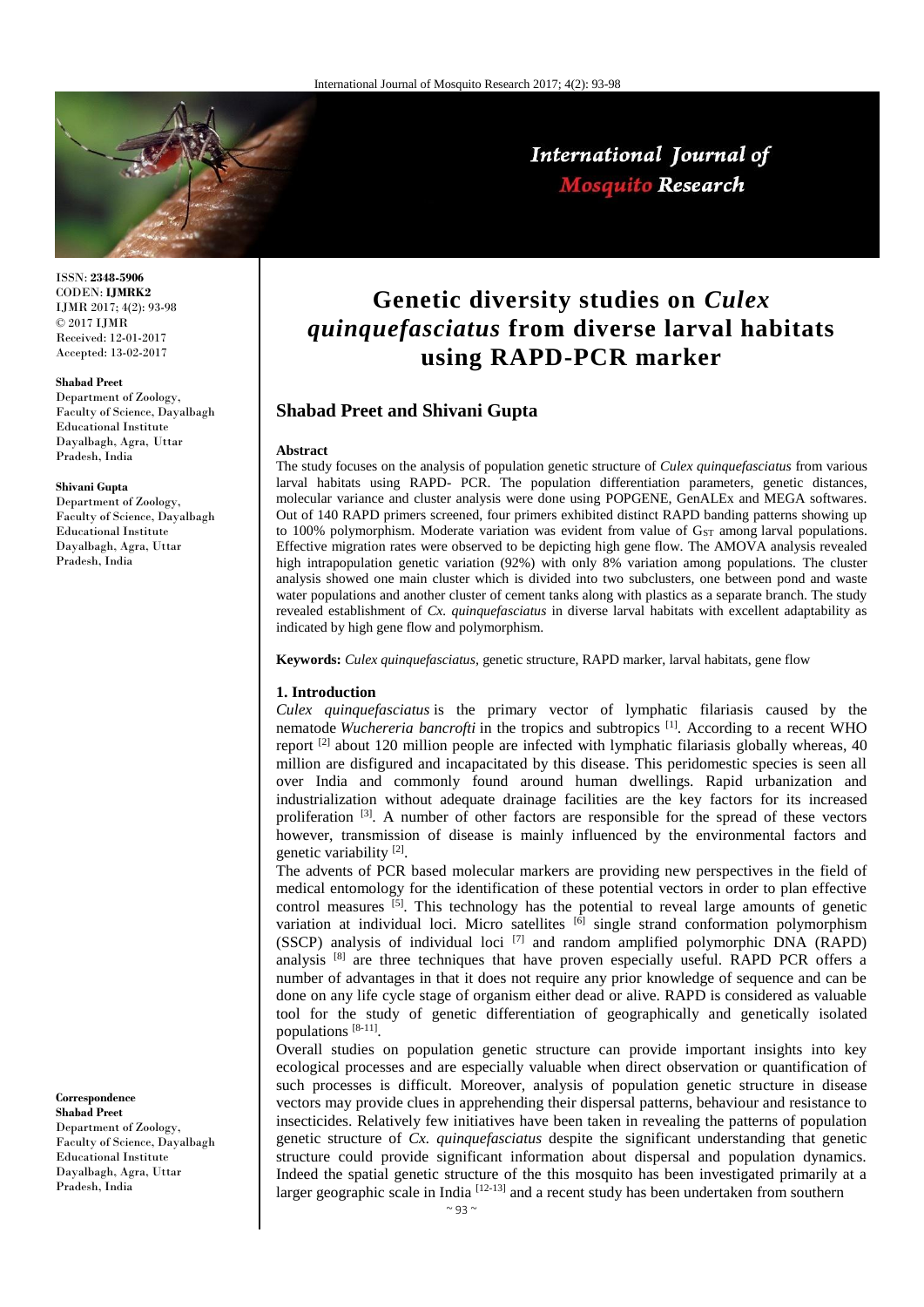India <sup>[14]</sup>. Therefore, the present study evaluated the population genetic structure of *Cx. quinquefasciatus* to gain insight about the genetic diversity, gene flow and genetic differentiation in four different larval habitats in a microgeographic region using RAPD marker.

## **2. Materials and methods**

# **2.1. Collection of immature stages**

Monthly surveys of various sites in rural and urban areas were done from Agra (27°10'N and 78°05' E) during 2009-2012 for the presence of the immature stages of *Cx. quinquefasciatus* mosquito vectors from appropriate larval habitats *viz*., permanent and temporary ponds, waste water pond, cement tanks, diverse plastic pots etc. using the standard dipping procedure. Mosquito larvae were immediately brought to the laboratory and morphologically identified microscopically. They were separated, washed with milliQ water, transferred to new vials and preserved in 95% ethanol (-20 ºC) for subsequent DNA analysis.

### **2.2. Genomic DNA isolation**

Modified SDS method for DNA extraction was used for isolation of genomic DNA from fourth instar larvae [15]. Individual larvae were ground in 100μl lysis buffer (100 mM Tris-HCl, pH 8.0; 0.5% SDS; 50mM NaCl; 100mM EDTA) and the mixture was treated with 5μl of proteinase K (20 mg/ml) for two hours at 55 °C. 5μl of RNAase was added (10 mg/ml) to this cell lysate and kept for 20 min for incubation at room temperature. The suspension was extracted with phenolchloroform-isoamyl alcohol (25:24:1) by heating the contents at 55°C for 10 min. In order to remove every trace of phenol, after centrifugation (10,000 rpm) the supernatant was extracted with chloroform and isoamyl alcohol (24:1). DNA was precipitated by the addition of 0.2 volumes of 5M NaCl and 2.5 volumes of ethanol at room temperature. The mixture was incubated for one hour at -20<sup>o</sup>C and spun at 12,000 rpm for 10 min. The pellet was resuspended in 100μl of T-10 buffer and stored at -20 °C until used. DNA concentration was checked by means of absorbance ratios A<sub>260</sub>/A<sub>280</sub> through a double beam UV-vis spectrophotometer. Agarose electrophoresis was done for qualitative check of DNA samples [16] with 1kb plus DNA ladder and the bands were visualized under UV light in Gel Doc XR system (Bio-Rad, USA).

### **2.3. RAPD-PCR amplification**

Previously optimized protocol was used for RAPD-PCR amplification [15]. Each reaction was carried out in 25 µl volumes containing 20 µg of genomic DNA, 0.5 U of Taq DNA polymerase (Invitrogen), 0.4 mM of each dNTP (Fermentas)  $0.2 \text{ mM } MgCl<sub>2</sub>$  and 5 pmol of a decanucleotide

primer. For amplifications thermal cycler (MJ-Mini, Bio Rad USA) was used which was programmed as: initial denaturation at 94 °C for 4 minutes, followed by 40 cycles of 94 °C for 1 minute, 36 °C for 1 minute and 72 °C for 2 minutes, a final extension step at 72 °C for 5 minutes and stored at 4 °C. A total of 140 primers from seven kits *viz.* OP-A, OP-B, OP-C, OP-AB, OP-M, OP-R and OP-S (Operon Technologies, Almeda, CA) were prepared by resuspending at a concentration of 100 pmol/µl in nuclease free water and screened with laboratory reared *Cx. quinquefasciatus* strain. The amplified products were resolved and visualized on 1.4% agarose gel and photographed with Gel Doc.

## **2.4. Population genetic analysis**

For population genetic analysis of the RAPD-PCR data set, the gels were examined and all the amplified loci were treated as diploid dominant markers. It was assumed that each marker band represented a distinct locus where amplified bands were visually scored as binary variables assuming that 1 and 0 represented band present and band absent respectively. The presence of a band represents the dominant genotype (Homozygote and heterozygote) and absence of band represents the recessive homozygote genotype. The data sets were analysed using a population genetic software POPGENE (Version 1.32)  $[17]$  and Nei's genetic distances  $[18]$ , Shanon index, Effective migration rates (Nm) were calculated. For the assessment of overall distribution of molecular variance among and within the groups of *Cx. quinquefasciatus* larval populations from various microhabitats, the RAPD data set were subjected to AMOVA analysis using GenALEx6.5<sup>[19]</sup>. A dendrogram, summarizing the genetic relationships among all populations was built using the MEGA 5.2  $[20]$  program using unweighted pair–group mean analysis (UPGMA) algorithm.

# **3. Results**

Out of 140 primers screened, 4 revealed apparent, consistent and discrete RAPD banding patterns showing upto 100% polymorphism in *Cx. quinquefasciatus*. These primers are OPA02, OPM02, OPM04, and OPR08 which were selected by visually analyzing gel pictures on the basis of their ability to amplify DNA fragments from mosquito genomic DNA and resolution on gel with less background smear and brighter bands. A total of 77 bands with a minimum score of 2 and maximum score of 12 bands per sample were amplified with four primers (Fig. 1a-d). OPR08 produced minimum 17 bands whereas OPM02 generated highest 23 band score. OPA02 primer generated lowest molecular weight band of 346 bp whereas, a maximum of 2741 bp molecular weight band was generated by OPM02.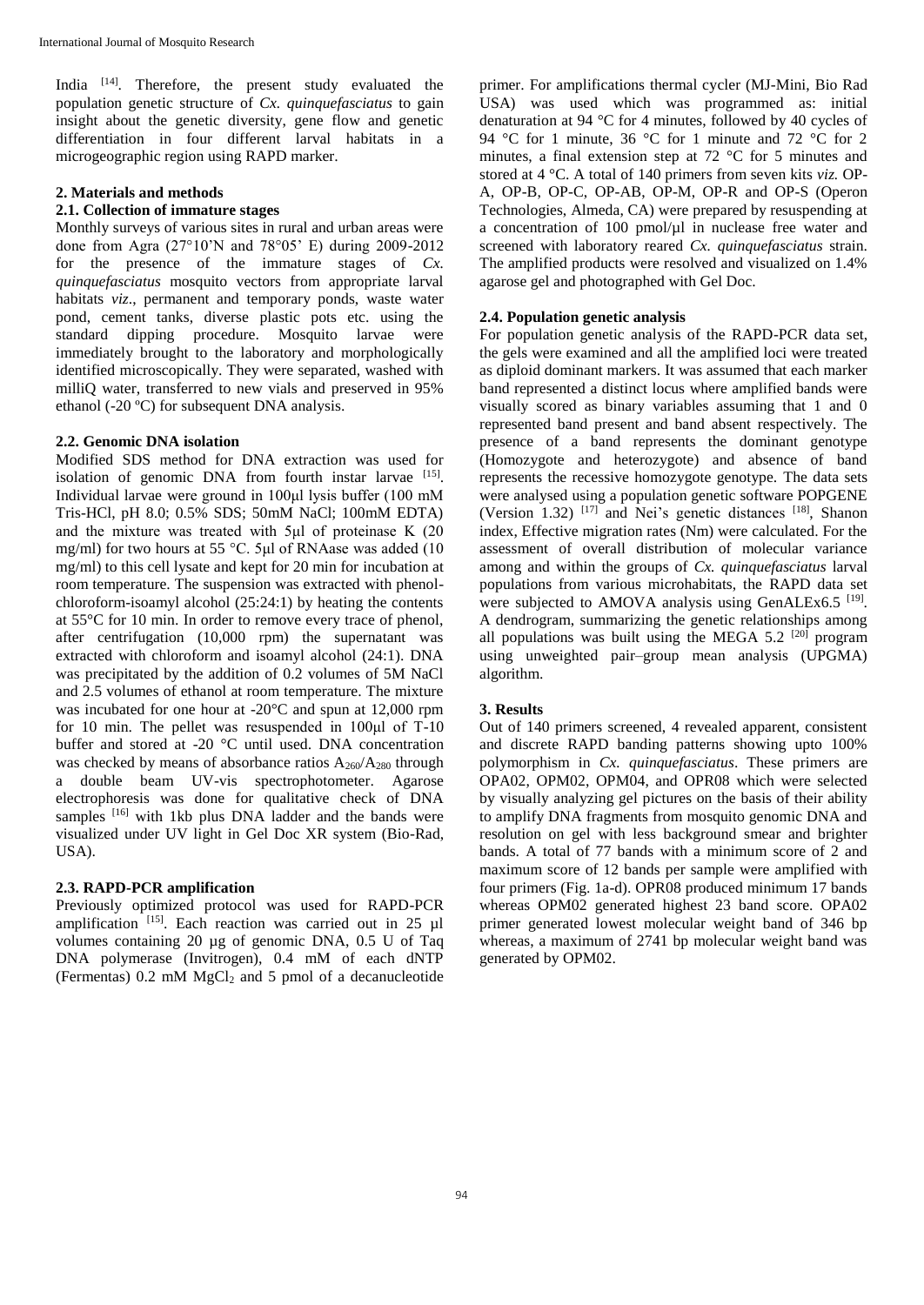

**Fig 1(a-d):** RAPD profile of *Cx. quinquefasciatus* larval populations from *a.* Cement tanks b. Plastics c. Pond d. Waste water microhabitats using primer OPM04. 1-19: samples; M- 1 kb Plus DNA ladder (Fermentas).

Table 1 exhibits genetic estimates of four larval populations with four different primers. The results displayed moderate genetic variation among *Cx. quinquefasciatus* populations which is evident from high value of within population heterozygosity (Hs) i.e. 0.258. Total heterozygosity was

calculated as 0.276. The results displayed rich genetic variation among larval populations which is evident from high value of Gst i.e. 0.066 indicating very great genetic differentiation. Effective migration rates were also observed to be 7.1 depicting high rate of gene flow.

**Table 1:** Primers used in RAPD analyses showing heterozygosity, genetic differentiation, gene flow and polymorphic loci in *Cx. quinquefasciatus* population.

| Primer            | <b>Primer sequence</b> | <b>Band size range</b> | N                | Ht                                                                    | Hs              | Gst   | Nm                            | <b>NPL</b> | $\frac{1}{2}$ |
|-------------------|------------------------|------------------------|------------------|-----------------------------------------------------------------------|-----------------|-------|-------------------------------|------------|---------------|
| OPA <sub>02</sub> | <b>TGCCGAGCTG</b>      | 346-2281               | 68               | $0.317 + 0.016$                                                       | $0.283 + 0.010$ | 0.109 | 4.011                         | 19         | 100           |
| OPR <sub>08</sub> | <b>CCCGTTGCCT</b>      | 400-2186               | 64               | $0.353+0.022$                                                         | $0.333+0.019$   | 0.061 | 7.079                         | 17         | 100           |
| OPM <sub>02</sub> | <b>ACAACGCCTC</b>      | 456-2741               | 69               | $0.214 + 0.019$                                                       | $0.192 + 0.015$ | 0.105 | 4.29                          | 23         | 100           |
| OPM <sub>04</sub> | GGCGGTTGTC             | 358-2142               | 72               | $0.304 + 0.022$                                                       | $0.280 + 0.017$ | 0.080 | 5.79                          | 18         | 100           |
| All over          |                        |                        | 273              | $0.276 + 0.020$                                                       | $0.258 + 0.018$ | 0.066 | 7.10                          | 77         | 100           |
| TT.               | .                      |                        | $-1 - 1 - 1 - 1$ | $\mathbf{r}$ , and $\mathbf{r}$ , and $\mathbf{r}$ , and $\mathbf{r}$ | $\cdot$ $\sim$  |       | $\mathbf{r}$ and $\mathbf{r}$ |            | $\mathbf{r}$  |

Ht = expected total heterozygosity, Hs = expected within population heterozygosity,  $G_{ST}$  = genetic differentiation, Nm =migration rate, NPL= No. of Polymorphic loci, % = polymorphism

Band patterns for different populations have been depicted in Fig. 2 specifying total number of bands, unique and common bands and expected heterozygosity. Among the four populations studied, larval populations from cement tanks exhibited greatest level of variability in polymorphic loci (94.81%), followed by pond populations (92.21%), plastic pot populations (84.42%) and lowest level of variability in waste water populations (83.12%).



Fig 2: Total band patterns for binary (diploid) data by populations of *Cx. quinquefasciatus.*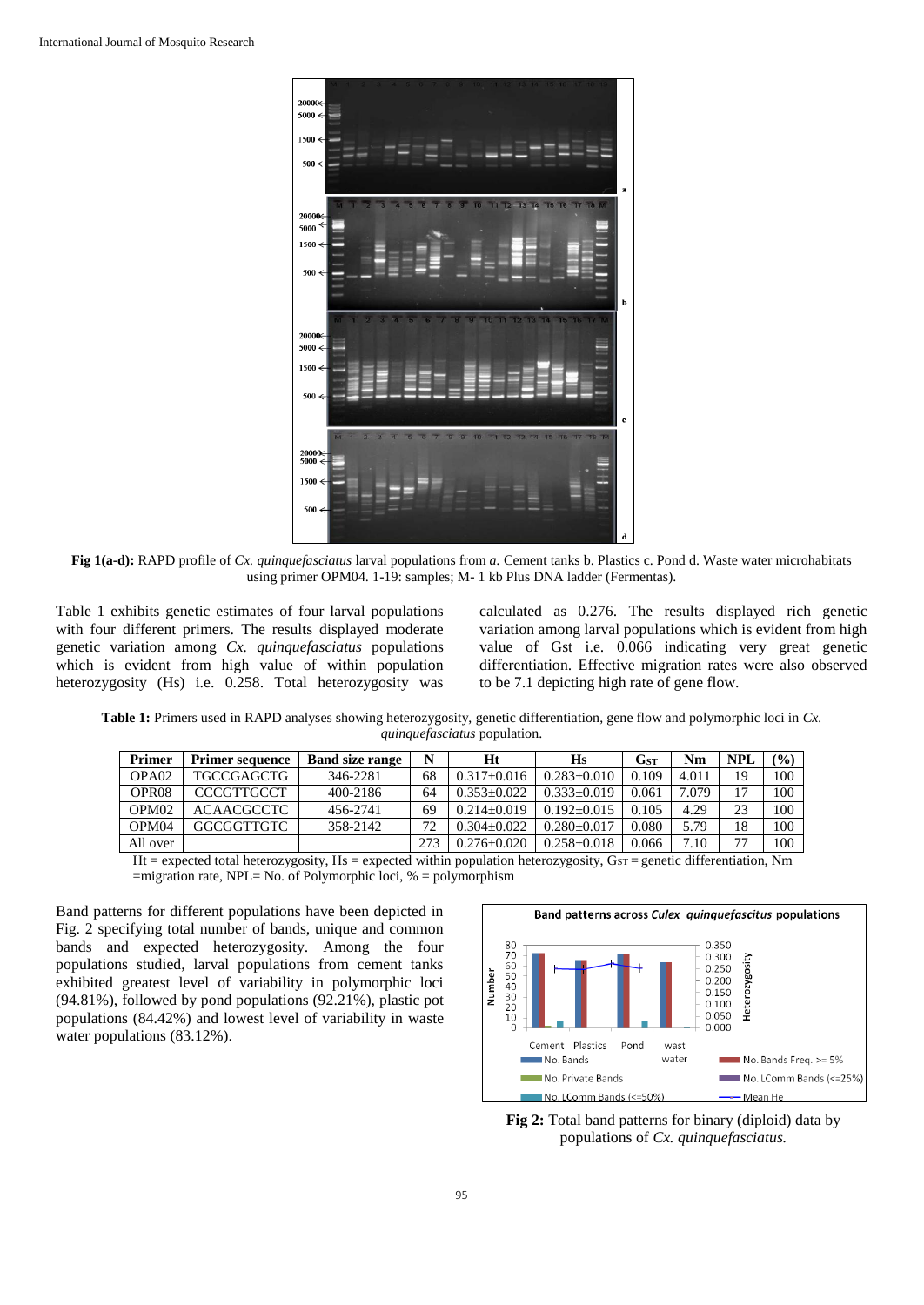**Table 2:** Details of AMOVA analysis between *Cx. quinquefasciatus* populations using GenALEx 6.5 program.

| Source of variation   Df                                                           |  | SS                    | MS     | Est. Var | $\frac{0}{0}$ | $\Phi$ <sub>PT</sub> | <b>P</b> Value |
|------------------------------------------------------------------------------------|--|-----------------------|--------|----------|---------------|----------------------|----------------|
| Among population                                                                   |  | 103.836               | 34.612 | 1.166    | 8%            | 0.080                | 0.001          |
| Within population                                                                  |  | 69   920.383   13.339 |        | 13.339   | 92%           |                      |                |
| Df = Degree of freedom, $SS = Sum$ of squares, $MS = Mean$ of squares, Est. Var. = |  |                       |        |          |               |                      |                |

estimated variance, % = percentage of variation.

Analysis of Molecular Variance (AMOVA) among various populations was done using GenAlEx (version 6.5) and data are shown in Table 2. It is evident from the table that very high proportion exhibited intrapopulation variation (92%) whereas only 8% variation was recorded among populations (Fig. 3). AMOVA showed that ΦPT analyzed among four larval populations was statistically significant (*P*<0.05).



**Fig 3:** Percentages of molecular variance in *Cx. Quinquefasciatus*  populations.

The average genetic distance between larval populations was 0.0233 showing close relation between pond water and waste water populations as indicated by genetic distance which was 0.016 (Table 3). Fig. 4 depicts dendrogram generated by MEGA 5.2 version which clearly shows one clusters with mosquito population from ponds and waste water whereas, cement tanks represented another clade for *Cx. quinquefasciatus* larval population. These three populations were distantly related with populations from plastic pots as evident from genetic matrix also. The study revealed establishment of *Cx. quinquefasciatus* in diverse larval habitats with excellent adaptability as indicated by high gene flow and polymorphism.

**Table 3:** Matrix of Genetic distance and similarity among the *Cx. quinquefasciatus* populations from four larval habitats based on RAPD-PCR.

| Larval<br>habitat | <b>Cement</b><br>tank | <b>Plastic</b> | Pond   | Waste<br>water |
|-------------------|-----------------------|----------------|--------|----------------|
| Cement tank       | ****                  | 0.9719         | 0.9768 | 0.9826         |
| Plastic           | 0.0285                | ****           | 0.9653 | 0.9820         |
| Pond              | 0.0235                | 0.0353         | ****   | 0.9836         |
| Waste water       | 0.0176                | 0.0182         | 0.0166 | ****           |

Nei's genetic identity (above diagonal) and genetic distance (below diagonal).



**Fig 4:** Phylogenetic tree generated by using MEGA 5.2 version for *Cx. quinquefasciatus* populations from different larval habitats resulting from UPGMA cluster analysis after bootstrapping.

#### **4. Discussion**

The results presented in this study are the first evaluation of the genetic analysis of *Cx. quinquefasciatus* in Agra region from India. The analysis of allele frequencies based on RAPD showed 77 markers with the percentage of polymorphic loci varying from 83.12% to 94.81% in the four different larval habitats whereas overall polymorphism was recorded as 100%. The genetic diversity was moderate as evident from heterozygosity values (Hs-0.258: Ht-0.276).

The heterozygosity and polymorphism values were similar to those described for other populations of *Cx. quinquefasciatus* from north western states of India ( $H<sub>ST</sub>$ - 0.31; P-100%) <sup>[12]</sup> through RAPD markers. In our study, we have additionally determined moderate variation among larval populations which is evident from low value of  $G<sub>ST</sub>$  indicating moderate genetic differentiation. Effective migration rates were observed to be depicting high gene flow.

Earlier studies on *Cx. quinquefasciatus* analyzed the variation in the ISSR marker within and among populations of *Cx. quinquefasciatus* in India [13]. The analysis of molecular variation (AMOVA) was not studied by them however, we have demonstrated that the majority of genetic variation was within population (92%) whereas, approximately 8% was among populations. This low proportion of interpopulation variance in relation to intrapopulation variance supports our data where the values of  $G<sub>ST</sub>$  and Nm depict a moderate genetic differentiation indicating high rate of gene flow with stable and established populations of *Cx. quinquefasciatus* in this region.

The genetic variations may result due to various intrinsic and extrinsic factors which includes geoclimatic conditions, physiochemistry of larval habitats <sup>[21]</sup> etc. Vector- pathogen interaction plays an important role in disease transmission followed by the vector-host interactions. Different populations of *Culex* mosquitoes show varying degree of competence of pathogen acquisition and disease transmission. The studies carried out in various laboratory and different geographical strains of *Culex tritaeniorhynchus* species showed susceptibility to Japanese encephalitis virus infection in various parts of the world i.e. Japan [22], Southern Asia and Far East [23] and susceptibility of a North American *Culex quinquefasciatus* to JE virus [24]. Present research has demonstrated establishment of *Cx. quinquefasciatus* populations in diverse habitats depicting stable population with high gene flow.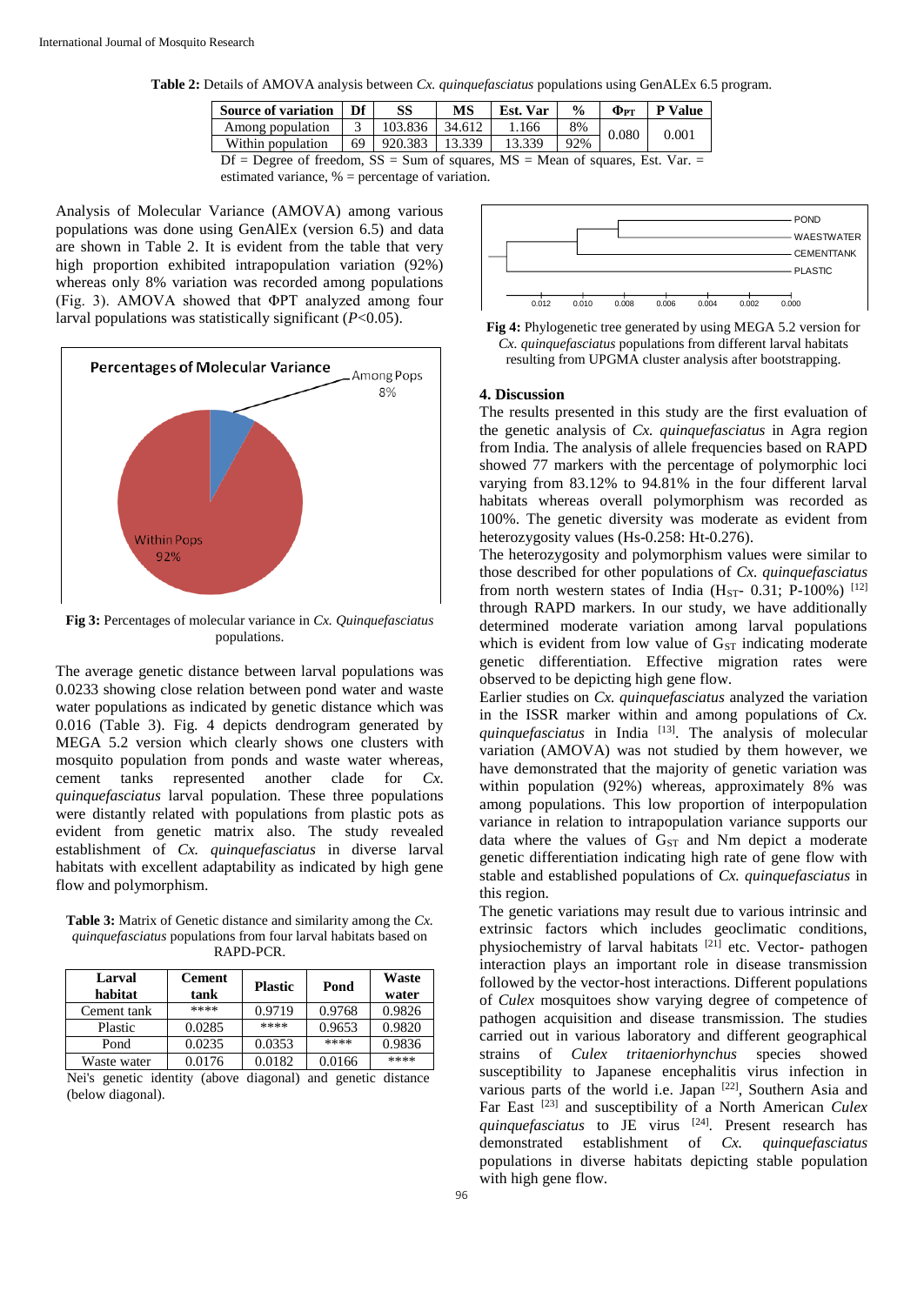The application of such genetic tools may help us as a foundation for developing biomarkers of vector competence to pathogen and novel targets for effective management of laboratory sterilized mosquito release in wild conditions and also for priorities regarding vector control  $[13, 25]$ . This investigation could be helpful in understanding the population variations with respect to preferred habitat for ovipositioning and facilitate in strategic planning for effective management of *Cx. quinquefasciatus* in their confined niches exposed to environmental stressors. Further research in utilizing RAPD marker for the development of SCAR marker for the identification of *Culex* sp. in this region is in progress.

#### **Acknowledgement**

Authors are thankful to University Grants Commission (36- 64/2008(SR)) and Department of Science and Technology (SR/FT/LS-002/2009), New Delhi, India for financial assistance, and gratefully acknowledge Prof. P.K. Kalra, Director, Dayalbagh Educational Institute, Dayalbagh, Agra for providing necessary facilities.

**Disclosure:** The authors declare that they have no conflict of interest.

#### **References**

- 1. Jang YS, Kim MK, Ahn YJ, Lee HS. Larvicidal activity of Brazilian plants against *Aedes aegypti* and *Culex pipiens* pallens (Diptera: Culicidae). Agricultural Chemistry and Biotechnology. 2002; 45(3):131-134.
- 2. WHO. Global programme to eliminate lymphatic filariasis: progress report. 2013, Weekly Epidemiological Record. 2014; 89:409-420.
- 3. Hassan AN, NogoumyN El, Kassem HA. Characterization of landscape features associated with mosquito breeding in urban Cairo using remote sensing. The Egyptian Journal of Remote Sensing and Space Science. 2013; 16(1):63-69.
- 4. Hill SM, Crampton JM. DNA based methods for the identification of insect vectors. Annals of Tropical Medicine and Parasitology. 1994; 88(3):227-250.
- 5. Gupta S, Preet S. Genetic differentiation of invasive *Aedes albopictus* by RAPD-PCR: implications for effective vector control. Parasitology Research. 2014; 113(6):2137-2142.
- 6. Zheng L, Collins FH, Kumar V, Kafatos FC. A detailed genetic map for the X chromosome of the malaria vector, *Anopheles gambiae*. Science. 1993; 261(1521):605-608.
- 7. Hudson TJ, Stein LD, Gerety SS, Ma J, Castle AB, Sllva J *et al.* An STS-based map of the human genome. Science. 1995; 270(5244):1945-1954.
- 8. Williams JGK, Hanafey MK, Kubelik AR, Rafalski JA, Tingey SU. Use of genetic polymorphisms detected by the Random-amplified polymorphic DNA polymerase chain reaction (RAPD-PCR) for differentiation and identification of *Aedes aegypti* subspecies and populations. Methods in Enzymology. 1993; 218:704- 741.
- 9. Ballinger-Crabtree ME, Black WC, Miller BR. Use of genetic polymorphisms detected by the random amplified polymorphic DNA polymerase chain reaction (RAPD-PCR) for differentiation and identification of *Aedes aegypti* subspecies and populations. American Journal of

Tropical Medicine and Hygiene. 1992; 47(6):893-901.

- 10. Gorrochotegui-Escalante N, Munoz ML, Fernandez-Salas I, Beaty BJ, Black WC. Genetic isolation by distance among *Aedes aegypti* populations along the northeastern coast of Mexico. American Journal of Tropical Medicine and Hygiene. 2000; 62(2):200-209.
- 11. Paduan KS, Araujo-Junior JP, Ribolla PEM. Genetic variability in geographical populations of *Aedes aegypti* (Diptera, Culicidae) in Brazil elucidated by molecular markers. Genetics and Molecular Biology. 2006; 29(2):391-395.
- 12. Sharma AK, Mendki MJ, Tikar SN, Chandel K, Sukumaran D, Parashar BD *et al.* Genetic variability in geographical populations of *Cx. quinquefasciatus* Say (Diptera: Culicidae) from India based on random amplified polymorphic DNA analysis. Acta Tropica. 2009; 112(1):71-76.
- 13. Mendki MJ, Sharma AK, Vijay Veer, Agarwal OP, Shri Prakash, Parashar BD. Population genetic structure of *Culex quinquefasciatus* in India by ISSR marker. Asian Pacific Journal of Tropical Medicine. 2011; 4(5):357- 362.
- 14. Sakthivelkuma S, Ramara P, Veeraman V, Janarthana S. Genetic diversity based on 28S rDNA sequences among populations of *Culex quinquefasciatus* collected at different locations in Tamil Nadu, India. Tropical Biomedicine. 2015; 32(3):434-443.
- 15. Gupta S, Preet S. Protocol optimization for genomic DNA extraction and RAPD-PCR in mosquito larvae (Diptera: Culicidae), Annals of Biological Research. 3(3), 1553-1561.
- 16. Sambrook J, Fritsch EF, Maneates T. Molecular Cloning. A laboratory manual. 3rd edn. Cold Spring Harbor Laboratory Press. (Cold Spring Harbor), New York. 1989.
- 17. Yeh FC, Boyle TJB. Population genetic analysis of codominant and dominant markers and quantitative traits. Belgian Journal of Botany. 1997; 129:157-153.
- 18. Nei M. Estimation of average heterozygosity and genetic distance from a small number of individuals. Genetics. 1978; 89(3):583-590.
- 19. Peakall R, Smouse PE. GenALEx 6.5: genetic analysis in Excel. Population genetic software for teaching and research. Molecular Ecology Notes. 2006; 6(1):288-295.
- 20. Kumar S, Tamura K, Nei M. MEGA: Molecular evolutionery genetics analysis version 6.5. The Pennsylvania State University, University Park, PA. 1993.
- 21. Noori N, Lockaby BG, Kalin L. Larval development of *Culex quinquefasciatus* in water with low to moderate pollution. Journal of Vector Ecology. 2015; 40(2):208- 220.
- 22. Takahashi M. Variation in susceptibility among colony strains of *Culex tritaeniorhynchus* to Japanese encephalitis virus infection. Japanese Journal of Medical Science and Biology. 1980; 33(6): 321-329.
- 23. Ahmed T, Hayes CG, Baqar S. Comparision of vector competence for West Nile virus of colonized populations of *Culex tritaeniorhynchus* from southern Asia and Far East. Southeast Asian Journal of Tropical Medicine and Public Health. 1979; 10(4):498-504.
- 24. Huang Yan-Jang S, Harbin Julie N, Hettenbach Susan M,